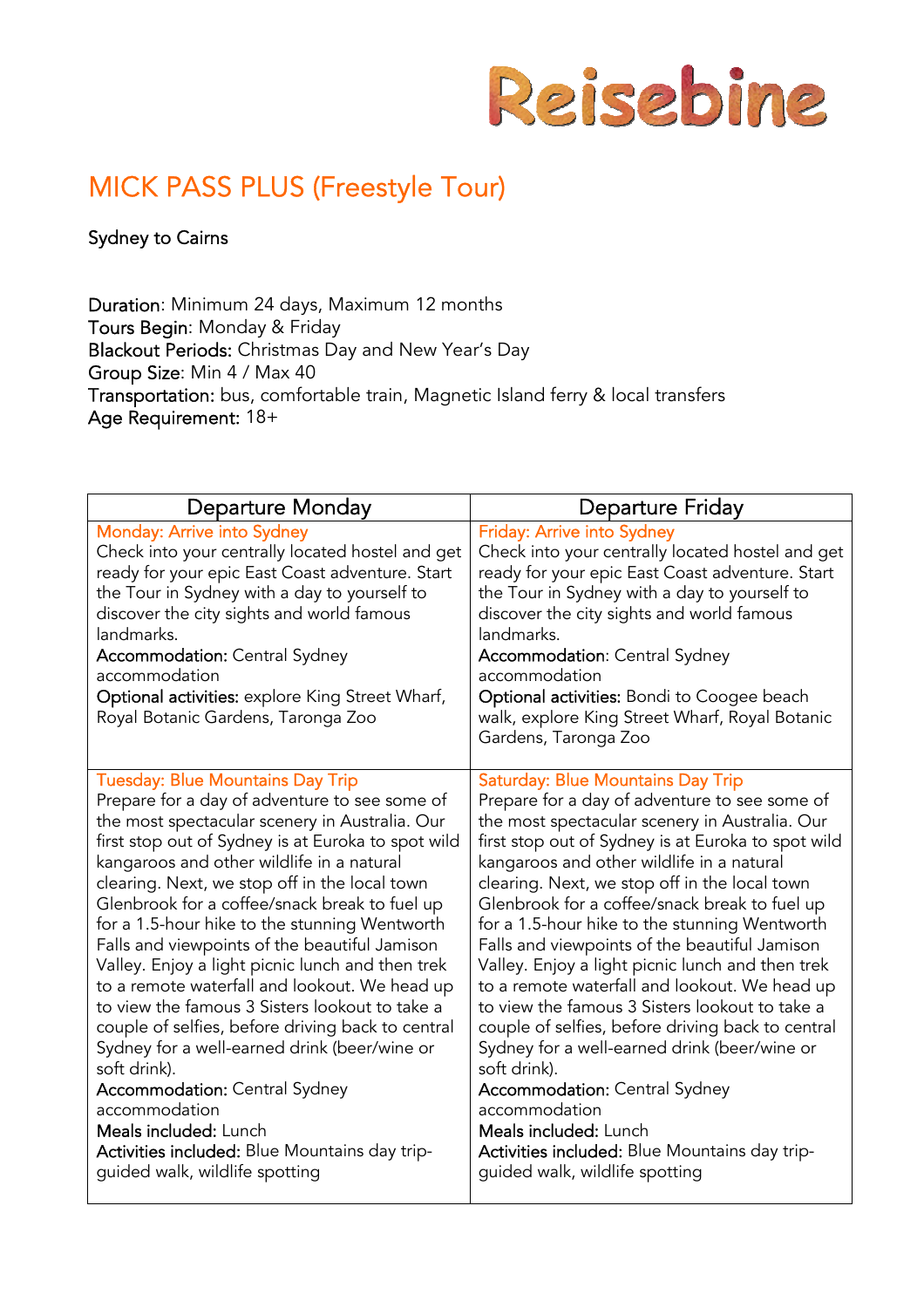| <b>Wednesday: Sydney</b><br>You have a free day in stunning Sydney to<br>explore the city on your own terms. There's lots<br>to do here. You could kick-start your morning<br>by heading to the famous Bondi Beach for a<br>walk along the coastline (ask at your hostel<br>reception for details). Another option is to walk<br>down to the world-famous Darling Harbour,<br>surrounded by boutique shops, restaurants and<br>bars. From there head downtown to the Rocks<br>(right under the Sydney Harbour bridge) and<br>walk around the harbourfront to Sydney Opera<br>House. Take your Insta-worthy shots and soak<br>up the spectacular views before finishing the<br>day at Opera bar where you can listen to music<br>and sip a cold drink, as the sun goes down.<br><b>Accommodation: Central Sydney</b><br>accommodation<br>Activities included: Bondi Beach Walk (with the<br>hostel) | <b>Sunday: Sydney</b><br>You have a free day in Sydney to explore this<br>beautiful harbour side city. We recommend<br>checking out the Sunday Markets at the famous<br>Rocks district, or for a thrilling view of the city,<br>head out on a bridge climb over the Harbour<br>Bridge. Between June and October, look for<br>humpback whales off the coast -why not jump<br>on a whale watching tour to see these beauties<br>up close? On sunny days, nothing beats the<br>coastal walk from Bondi to Coogee.<br><b>Accommodation: Central Sydney</b><br>accommodation<br>Optional activities: Bondi to Coogee beach<br>walk, explore King Street Wharf, Royal Botanic<br>Gardens, Taronga Zoo, whale watching tour,<br>Sydney Bridge Climb, visit the markets |
|----------------------------------------------------------------------------------------------------------------------------------------------------------------------------------------------------------------------------------------------------------------------------------------------------------------------------------------------------------------------------------------------------------------------------------------------------------------------------------------------------------------------------------------------------------------------------------------------------------------------------------------------------------------------------------------------------------------------------------------------------------------------------------------------------------------------------------------------------------------------------------------------------|-----------------------------------------------------------------------------------------------------------------------------------------------------------------------------------------------------------------------------------------------------------------------------------------------------------------------------------------------------------------------------------------------------------------------------------------------------------------------------------------------------------------------------------------------------------------------------------------------------------------------------------------------------------------------------------------------------------------------------------------------------------------|
| <b>Thursday: Sydney to Barrington Tops</b><br>We depart the big city early this morning to<br>make our way to the Hunter Valley wine region<br>for a tasting at an award-winning vineyard.<br>From there, we carry on through the<br>backcountry to our first stunning Strademark<br>stop right on the edge of the World Heritage-<br>listed Barrington Tops National Park. At our<br>Stray exclusive accommodation overlooking the<br>Barrington River, you'll spend the afternoon<br>river tubing on the mild rapids. Finish the day<br>with a shared group dinner and a scenic soak in<br>the massive hot tub.<br><b>Accommodation:</b> Lodge at Barrington Tops<br><b>Meals included: Dinner</b><br>Activities included: River tubing/bush walk or<br>wildlife spotting, wine tasting                                                                                                          | <b>Monday: Sydney to Barrington Tops</b><br>We depart the big city early this morning to<br>make our way to the Hunter Valley wine region<br>for a tasting at an award-winning vineyard.<br>From there, we carry on through the<br>backcountry to our first stunning Strademark<br>stop right on the edge of the World Heritage-<br>listed Barrington Tops National Park. At our<br>Stray exclusive accommodation overlooking the<br>Barrington River, you'll spend the afternoon<br>river tubing on the mild rapids. Finish the day<br>with a shared group dinner and a scenic soak in<br>the massive hot tub.<br><b>Accommodation:</b> Lodge at Barrington Tops<br>Meals included: Dinner<br>Activities included: River tubing, wine tasting                  |
| Friday: Barrington Tops to Spot X Surf Camp<br>We depart after breakfast and journey north<br>through the remote countryside back towards<br>the coast. Our next stop is the Port Macquarie<br>Koala Hospital, where you can get a closer look<br>at Australia's laziest (and arguably cutest)<br>marsupials. Check out the information centre to<br>learn all about the hospital's efforts to<br>rehabilitate protect and preserve the koalas.<br>After this, we head to Emerald Beach, an iconic<br>kangaroo hangout, where if you're lucky you<br>can spot them hopping along the beach. We<br>arrive at our beachfront overnight stop Spot X<br>in the early evening, where you'll have dinner at<br>camp.                                                                                                                                                                                     | Tuesday: Barrington Tops to Spot X Surf Camp<br>We depart after breakfast and journey north<br>through the remote countryside back towards<br>the coast. Our next stop is the Port Macquarie<br>Koala Hospital, where you can get a closer look<br>at Australia's laziest (and arguably cutest)<br>marsupials. Check out the information centre to<br>learn all about the hospital's efforts to<br>rehabilitate, protect and preserve the koalas.<br>After this, we head to Emerald Beach, an iconic<br>kangaroo hangout, where if you're lucky you<br>can spot them hopping along the beach. We<br>arrive at our beachfront overnight stop Spot X<br>in the early evening, where you'll have dinner at<br>camp.                                                |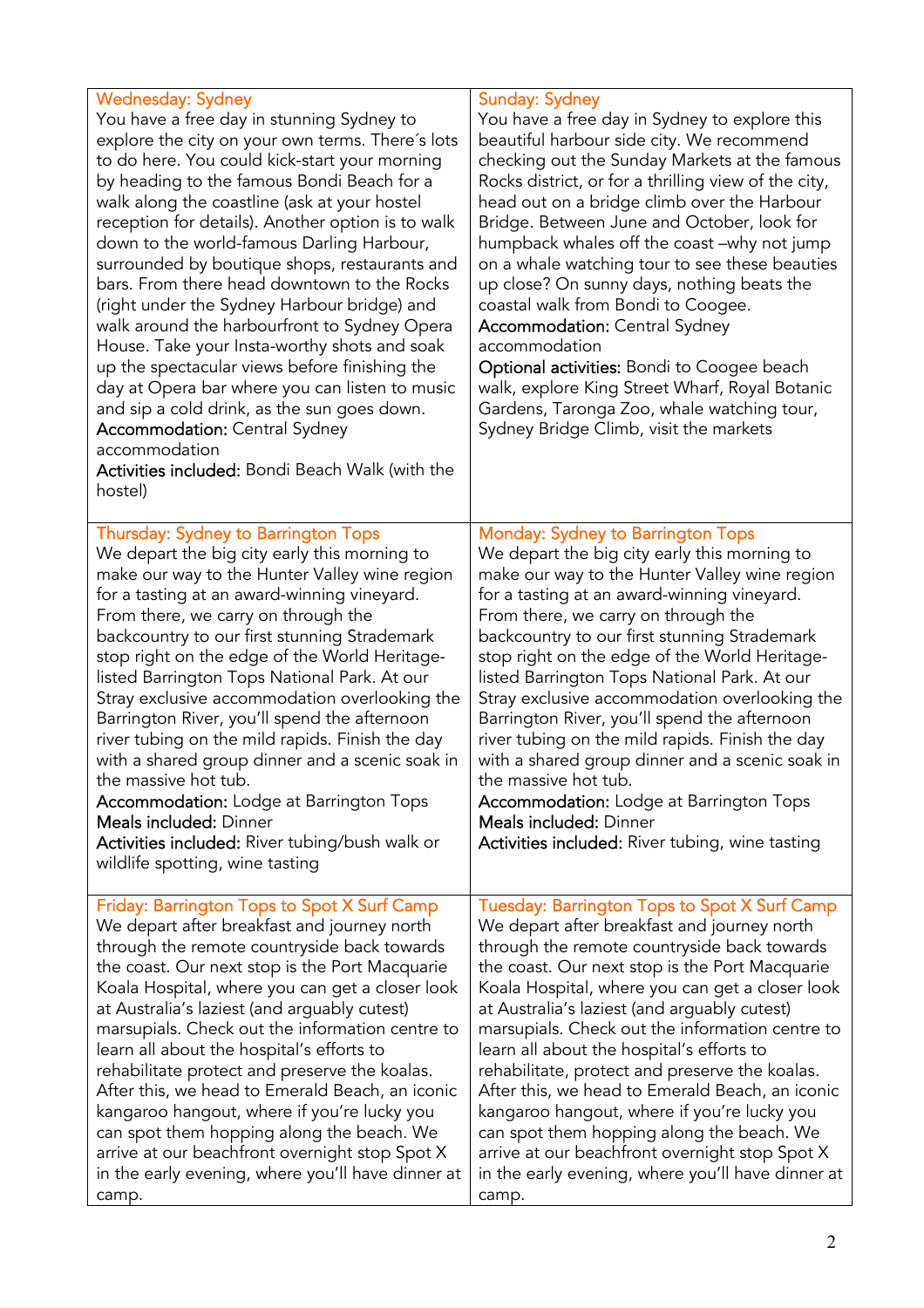| <b>Accommodation:</b> Spot X Surf Camp                                                                                                                                                                                                                                                                                                                                                                                                                                                                                                                                                                                                                                                                                                                                            | <b>Accommodation : Spot X Surf Camp</b>                                                                                                                                                                                                                                                                                                                                                                                                                                                                                                                                                                                                                                                                                                                                       |
|-----------------------------------------------------------------------------------------------------------------------------------------------------------------------------------------------------------------------------------------------------------------------------------------------------------------------------------------------------------------------------------------------------------------------------------------------------------------------------------------------------------------------------------------------------------------------------------------------------------------------------------------------------------------------------------------------------------------------------------------------------------------------------------|-------------------------------------------------------------------------------------------------------------------------------------------------------------------------------------------------------------------------------------------------------------------------------------------------------------------------------------------------------------------------------------------------------------------------------------------------------------------------------------------------------------------------------------------------------------------------------------------------------------------------------------------------------------------------------------------------------------------------------------------------------------------------------|
| accommodation                                                                                                                                                                                                                                                                                                                                                                                                                                                                                                                                                                                                                                                                                                                                                                     | accommodation                                                                                                                                                                                                                                                                                                                                                                                                                                                                                                                                                                                                                                                                                                                                                                 |
| Meals included: Breakfast, Dinner                                                                                                                                                                                                                                                                                                                                                                                                                                                                                                                                                                                                                                                                                                                                                 | Meals included: Breakfast, Dinner                                                                                                                                                                                                                                                                                                                                                                                                                                                                                                                                                                                                                                                                                                                                             |
| Activities included: Port Macquarie Koala                                                                                                                                                                                                                                                                                                                                                                                                                                                                                                                                                                                                                                                                                                                                         | Activities included: Port Macquarie Koala                                                                                                                                                                                                                                                                                                                                                                                                                                                                                                                                                                                                                                                                                                                                     |
| Hospital, kangaroo spotting on Emerald Beach                                                                                                                                                                                                                                                                                                                                                                                                                                                                                                                                                                                                                                                                                                                                      | Hospital, kangaroo spotting on Emerald Beach                                                                                                                                                                                                                                                                                                                                                                                                                                                                                                                                                                                                                                                                                                                                  |
| Saturday: Spot X Surf Camp to River Retreat                                                                                                                                                                                                                                                                                                                                                                                                                                                                                                                                                                                                                                                                                                                                       | <b>Wednesday: Spot X Surf Camp to River Retreat</b>                                                                                                                                                                                                                                                                                                                                                                                                                                                                                                                                                                                                                                                                                                                           |
| The morning at Spot X you'll take part in a fun                                                                                                                                                                                                                                                                                                                                                                                                                                                                                                                                                                                                                                                                                                                                   | The morning at Spot X you'll take part in a fun                                                                                                                                                                                                                                                                                                                                                                                                                                                                                                                                                                                                                                                                                                                               |
| group lesson to learn the basics of surfing on                                                                                                                                                                                                                                                                                                                                                                                                                                                                                                                                                                                                                                                                                                                                    | group lesson to learn the basics of surfing on                                                                                                                                                                                                                                                                                                                                                                                                                                                                                                                                                                                                                                                                                                                                |
| some of the best beginner waves in Australia. If                                                                                                                                                                                                                                                                                                                                                                                                                                                                                                                                                                                                                                                                                                                                  | some of the best beginner waves in Australia. If                                                                                                                                                                                                                                                                                                                                                                                                                                                                                                                                                                                                                                                                                                                              |
| you love the beach or are keen to hone your                                                                                                                                                                                                                                                                                                                                                                                                                                                                                                                                                                                                                                                                                                                                       | you love the beach or are keen to hone your                                                                                                                                                                                                                                                                                                                                                                                                                                                                                                                                                                                                                                                                                                                                   |
| surf skills, we recommend staying longer to do                                                                                                                                                                                                                                                                                                                                                                                                                                                                                                                                                                                                                                                                                                                                    | surf skills, we recommend staying longer to do                                                                                                                                                                                                                                                                                                                                                                                                                                                                                                                                                                                                                                                                                                                                |
| a Surf & Stay. We depart around midday,                                                                                                                                                                                                                                                                                                                                                                                                                                                                                                                                                                                                                                                                                                                                           | a Surf & Stay. We depart around midday,                                                                                                                                                                                                                                                                                                                                                                                                                                                                                                                                                                                                                                                                                                                                       |
| grabbing a bite to eat in town before travelling                                                                                                                                                                                                                                                                                                                                                                                                                                                                                                                                                                                                                                                                                                                                  | grabbing a bite to eat in town before travelling                                                                                                                                                                                                                                                                                                                                                                                                                                                                                                                                                                                                                                                                                                                              |
| to our relaxing, rural River Retreat. Spend the                                                                                                                                                                                                                                                                                                                                                                                                                                                                                                                                                                                                                                                                                                                                   | to our relaxing, rural River Retreat. Spend the                                                                                                                                                                                                                                                                                                                                                                                                                                                                                                                                                                                                                                                                                                                               |
| afternoon on a guided canoe trip down the                                                                                                                                                                                                                                                                                                                                                                                                                                                                                                                                                                                                                                                                                                                                         | afternoon on a guided canoe trip down the                                                                                                                                                                                                                                                                                                                                                                                                                                                                                                                                                                                                                                                                                                                                     |
| Nymboida River to learn about the area, which                                                                                                                                                                                                                                                                                                                                                                                                                                                                                                                                                                                                                                                                                                                                     | Nymboida River to learn about the area, which                                                                                                                                                                                                                                                                                                                                                                                                                                                                                                                                                                                                                                                                                                                                 |
| is home to amazing birds, snakes, and the                                                                                                                                                                                                                                                                                                                                                                                                                                                                                                                                                                                                                                                                                                                                         | is home to amazing birds, snakes, and the                                                                                                                                                                                                                                                                                                                                                                                                                                                                                                                                                                                                                                                                                                                                     |
| incredibly shy platypus. This evening, we'll                                                                                                                                                                                                                                                                                                                                                                                                                                                                                                                                                                                                                                                                                                                                      | incredibly shy platypus. This evening, we'll                                                                                                                                                                                                                                                                                                                                                                                                                                                                                                                                                                                                                                                                                                                                  |
| crank up the barbeque for a shared dinner,                                                                                                                                                                                                                                                                                                                                                                                                                                                                                                                                                                                                                                                                                                                                        | crank up the barbeque for a shared dinner,                                                                                                                                                                                                                                                                                                                                                                                                                                                                                                                                                                                                                                                                                                                                    |
| then gather round the bonfire for a few drinks                                                                                                                                                                                                                                                                                                                                                                                                                                                                                                                                                                                                                                                                                                                                    | then gather round the bonfire for a few drinks                                                                                                                                                                                                                                                                                                                                                                                                                                                                                                                                                                                                                                                                                                                                |
| before bed.                                                                                                                                                                                                                                                                                                                                                                                                                                                                                                                                                                                                                                                                                                                                                                       | before bed.                                                                                                                                                                                                                                                                                                                                                                                                                                                                                                                                                                                                                                                                                                                                                                   |
| <b>Accommodation: River Retreat wilderness</b>                                                                                                                                                                                                                                                                                                                                                                                                                                                                                                                                                                                                                                                                                                                                    | <b>Accommodation: River Retreat wilderness</b>                                                                                                                                                                                                                                                                                                                                                                                                                                                                                                                                                                                                                                                                                                                                |
| cabins                                                                                                                                                                                                                                                                                                                                                                                                                                                                                                                                                                                                                                                                                                                                                                            | cabins                                                                                                                                                                                                                                                                                                                                                                                                                                                                                                                                                                                                                                                                                                                                                                        |
| Meals included: Breakfast                                                                                                                                                                                                                                                                                                                                                                                                                                                                                                                                                                                                                                                                                                                                                         | Meals included: Breakfast                                                                                                                                                                                                                                                                                                                                                                                                                                                                                                                                                                                                                                                                                                                                                     |
| Activities included: Surf lesson, canoeing (or                                                                                                                                                                                                                                                                                                                                                                                                                                                                                                                                                                                                                                                                                                                                    | Activities included: Surf lesson, canoeing (or                                                                                                                                                                                                                                                                                                                                                                                                                                                                                                                                                                                                                                                                                                                                |
| guided walk if bad weather)                                                                                                                                                                                                                                                                                                                                                                                                                                                                                                                                                                                                                                                                                                                                                       | guided walk if bad weather)                                                                                                                                                                                                                                                                                                                                                                                                                                                                                                                                                                                                                                                                                                                                                   |
| Optional activities: Hop-off to extend your stay                                                                                                                                                                                                                                                                                                                                                                                                                                                                                                                                                                                                                                                                                                                                  | Optional activities: Hop-off to extend your stay                                                                                                                                                                                                                                                                                                                                                                                                                                                                                                                                                                                                                                                                                                                              |
| for a Surf & Stay                                                                                                                                                                                                                                                                                                                                                                                                                                                                                                                                                                                                                                                                                                                                                                 | for a Surf & Stay                                                                                                                                                                                                                                                                                                                                                                                                                                                                                                                                                                                                                                                                                                                                                             |
| <b>Sunday: River Retreat to Byron Bay</b><br>Next up -Byron Bay, known as the most chilled<br>out town in Australia. On the way there, we<br>stop in the picturesque seaside town of Yamba<br>for lunch. We'll also visit the Angourie Blue<br>Pool, an old quarry that was accidentally (and<br>awesomely) filled by an underground spring,<br>meaning you can now cool off in an epic fresh<br>water pool right on the beach! Upon arriving in<br>Byron Bay, we'll take you on an orientation<br>drive around town to help you get your<br>bearings, showing you points of interest and<br>the top spots for food, shopping and nightlife.<br><b>Accommodation:</b> Byron Bay accommodation<br>Activities included: Angourie Blue Pool<br>swimming, Byron Bay orientation drive | Thursday: River Retreat to Byron Bay<br>Next up -Byron Bay, known as the most chilled<br>out town in Australia. On the way there, we<br>stop in the picturesque seaside town of Yamba<br>for lunch. We'll also visit the Angourie Blue<br>Pool, an old quarry that was accidentally (and<br>awesomely) filled by an underground spring,<br>meaning you can now cool off in an epic fresh<br>water pool right on the beach! Upon arriving in<br>Byron Bay, we'll take you on an orientation<br>drive around town to help you get your<br>bearings, showing you the points of interest<br>and the top spots for food, shopping and<br>nightlife.<br>Accommodation: Byron Bay accommodation.<br>Activities included: Angourie Blue Pool<br>swimming, Byron Bay orientation drive |
| Monday: Byron Bay                                                                                                                                                                                                                                                                                                                                                                                                                                                                                                                                                                                                                                                                                                                                                                 | Friday: Byron Bay                                                                                                                                                                                                                                                                                                                                                                                                                                                                                                                                                                                                                                                                                                                                                             |
| You have a free day in Byron Bay to "cheer up,                                                                                                                                                                                                                                                                                                                                                                                                                                                                                                                                                                                                                                                                                                                                    | You have a free day in Byron Bay to "cheer up,                                                                                                                                                                                                                                                                                                                                                                                                                                                                                                                                                                                                                                                                                                                                |
| slow down, and chill out" as the town's famous                                                                                                                                                                                                                                                                                                                                                                                                                                                                                                                                                                                                                                                                                                                                    | slow down, and chill out" as the town's famous                                                                                                                                                                                                                                                                                                                                                                                                                                                                                                                                                                                                                                                                                                                                |
| welcome sign instructs. There is plenty to do in                                                                                                                                                                                                                                                                                                                                                                                                                                                                                                                                                                                                                                                                                                                                  | welcome sign instructs. There is plenty to do in                                                                                                                                                                                                                                                                                                                                                                                                                                                                                                                                                                                                                                                                                                                              |
| this laidback hippy town: practice your surfing                                                                                                                                                                                                                                                                                                                                                                                                                                                                                                                                                                                                                                                                                                                                   | this laidback hippy town: practice your surfing                                                                                                                                                                                                                                                                                                                                                                                                                                                                                                                                                                                                                                                                                                                               |
| skills down at the beach, walk to mainland                                                                                                                                                                                                                                                                                                                                                                                                                                                                                                                                                                                                                                                                                                                                        | skills down at the beach, walk to mainland                                                                                                                                                                                                                                                                                                                                                                                                                                                                                                                                                                                                                                                                                                                                    |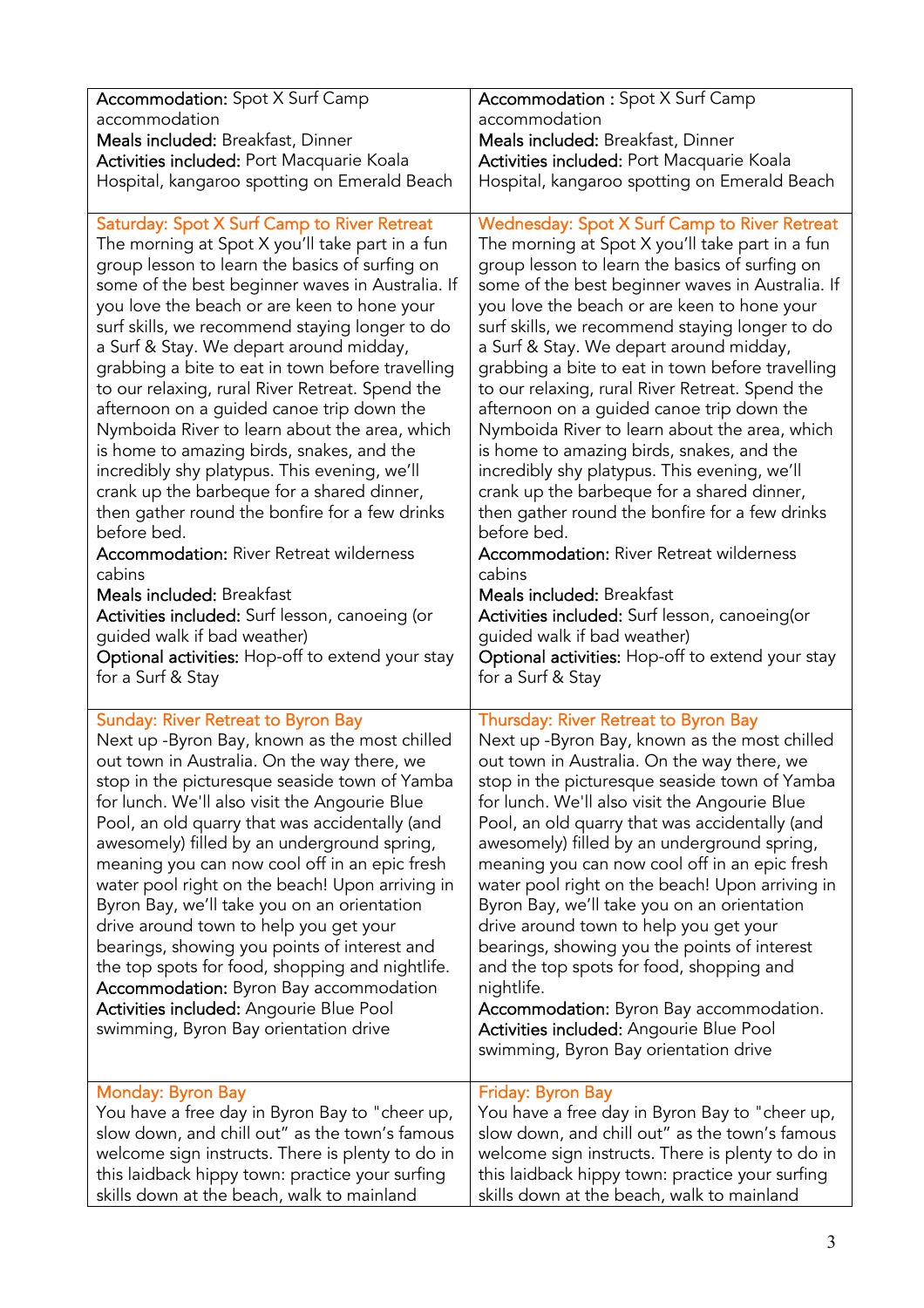| Australia's most easterly point at the Cape        | Australia's most easterly point at the Cape        |
|----------------------------------------------------|----------------------------------------------------|
| Byron Lighthouse, or search for dolphins and       | Byron Lighthouse, or search for dolphins and       |
| other marine life on a sea kayaking trip.          | other marine life on a sea kayaking trip.          |
| Accommodation: Byron Bay accommodation             | Accommodation: Byron Bay accommodation             |
| Optional activities: Surf lessons, kayaking,       | Optional activities: Surf lessons, kayaking,       |
| snorkelling, diving, walk to Cape Byron            | snorkelling, diving, walk to Cape Byron            |
| Lighthouse                                         | Lighthouse                                         |
| <b>Tuesday: Nimbin Day Trip</b>                    | <b>Saturday: Nimbin Day Trip</b>                   |
| Today you'll head out on an epic day trip to       | Today you'll head out on an epic day trip to       |
| Nimbin, a colourful hippy town worth exploring.    | Nimbin, another hippy town worth exploring.        |
| You'll journey through the beautiful Byron         | You'll journey through the beautiful Byron         |
| hinterland on an entertaining guided bus trip,     | hinterland on an entertaining guided bus trip,     |
| and see the sights of Nimbin. Enjoy a              | and see the sights of Nimbin. Enjoy a              |
| traditional Aussie BBQ lunch, visit Nightcap       | traditional Aussie BBQ lunch, visit Nightcap       |
| National Park, and see a stunning waterfall.       | National Park, and see a stunning waterfall.       |
| You'll return to Byron Bay in the early evening.   | You'll return to Byron Bay in the early evening.   |
| Accommodation: Byron Bay accommodation             | <b>Accommodation:</b> Byron Bay accommodation      |
| Meals included: Lunch on Grasshopper Nimbin        | Meals included: Lunch on Grasshopper Nimbin        |
| Tour                                               | Tour                                               |
| Activity included: 1 Day Grasshopper Nimbin        | <b>Activity included: 1 Day Grasshopper Nimbin</b> |
| Tour                                               | Tour                                               |
| <b>Wednesday: Byron Bay to Rainbow Beach</b>       | Sunday: Byron Bay to Rainbow Beach                 |
| This morning we cross the border from New          | This morning we cross the border from New          |
| South Wales into Queensland. Our destination       | South Wales into Queensland. Our destination       |
| today is Rainbow Beach, but those with more        | today is Rainbow Beach, but those with more        |
| time might want to hop off and explore tourist     | time might want to hop off and explore tourist     |
| hot spot Surfers Paradise on the Gold Coast,       | hot spot Surfers Paradise on the Gold Coast,       |
| Queensland's capital city of Brisbane, or the      | Queensland's capital city of Brisbane, or the      |
| upmarket resort town of Noosa. Tomorrow            | upmarket resort town of Noosa. Tomorrow            |
| you'll begin your Fraser Island adventure (make    | you'll begin your Fraser Island adventure (make    |
| sure you've booked in the dates in advance         | sure you've booked in the dates in advance         |
| with Stray). Once you've checked-in, you'll have   | with Stray). Once you've checked-in, you'll have   |
| a safety briefing for your Fraser Island 4WD trip. | a safety briefing for your Fraser Island 4WD trip. |
| Please Note: \$20 insurance fee and \$10           | <b>Please Note: \$20 insurance fee and \$10</b>    |
| linen/sleeping bag hire for Fraser Island is not   | linen/sleeping bag hire for Fraser Island is not   |
| included. Please pay in cash on arrival.           | included. Please pay in cash on arrival.           |
| <b>Accommodation included: Rainbow Beach</b>       | <b>Accommodation included: Rainbow Beach</b>       |
| accommodation                                      | accommodation                                      |
| Optional activities: Hop off on the Gold Coast,    | Optional activities: Hop off on the Gold Coast,    |
| <b>Brisbane or Noosa</b>                           | Brisbane or Noosa                                  |
| Thursday: Rainbow Beach to Fraser Island           | Monday: Rainbow Beach to Fraser Island             |
| Wake up early and head out for your 3-day, 2-      | Wake up early and head out for your 3-day, 2-      |
| night Fraser Island adventure. You'll explore the  | night Fraser Island adventure. You'll explore the  |
| largest sand island in the world on a 4WD          | largest sand island in the world on a 4WD          |
| expedition with your mates, and even have the      | expedition with your mates, and even have the      |
| chance to drive! Check out incredible sites to     | chance to drive! Check out incredible sites to     |
| snap epic pictures, swim in lakes, natural pools   | snap epic pictures, swim in lakes, natural pools   |
| and the ocean all in paradise.                     | and the ocean all in paradise.                     |
| <b>Accommodation:</b> Fraser Island accommodation  | <b>Accommodation:</b> Fraser Island accommodation  |
| Meals included: Lunch, Dinner                      | Meals included: Lunch, Dinner                      |
| Activities included: 4WD tagalong tour             | Activities included: 4WD tagalong tour             |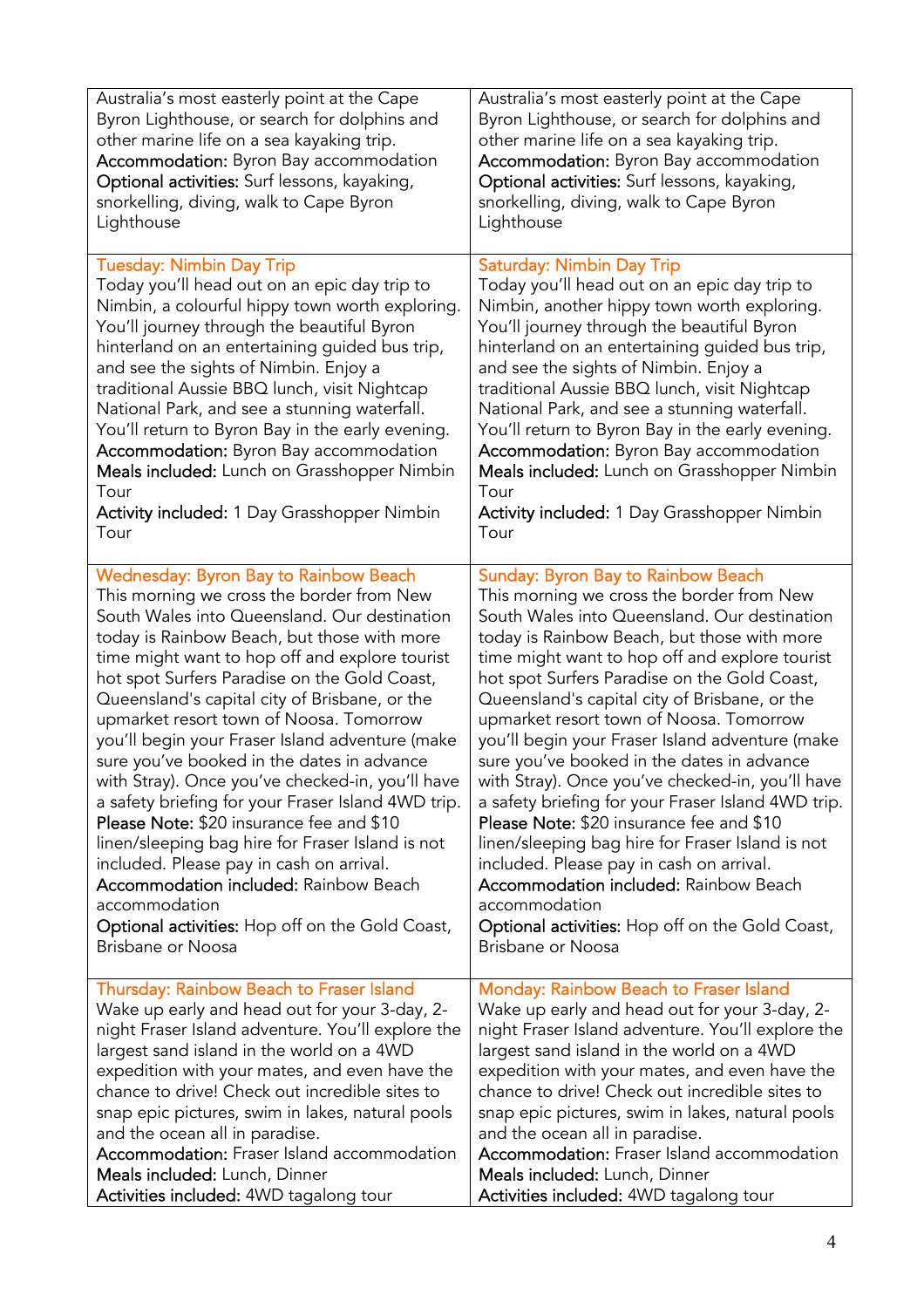| Optional activities: Walks, swimming                                                                                                                                                                                                                                                                                                                                                                                                                                                                                                                                                                                                                                                     | Optional activities: Walks, swimming                                                                                                                                                                                                                                                                                                                                                                                                                                                                                              |
|------------------------------------------------------------------------------------------------------------------------------------------------------------------------------------------------------------------------------------------------------------------------------------------------------------------------------------------------------------------------------------------------------------------------------------------------------------------------------------------------------------------------------------------------------------------------------------------------------------------------------------------------------------------------------------------|-----------------------------------------------------------------------------------------------------------------------------------------------------------------------------------------------------------------------------------------------------------------------------------------------------------------------------------------------------------------------------------------------------------------------------------------------------------------------------------------------------------------------------------|
| Friday: Fraser Island                                                                                                                                                                                                                                                                                                                                                                                                                                                                                                                                                                                                                                                                    | <b>Tuesday: Fraser Island</b>                                                                                                                                                                                                                                                                                                                                                                                                                                                                                                     |
| After breakfast we'll drive up to stunning Eli                                                                                                                                                                                                                                                                                                                                                                                                                                                                                                                                                                                                                                           | After breakfast we'll drive up to stunning Eli                                                                                                                                                                                                                                                                                                                                                                                                                                                                                    |
| Creek, the largest freshwater creek on the East                                                                                                                                                                                                                                                                                                                                                                                                                                                                                                                                                                                                                                          | Creek, the largest freshwater creek on the East                                                                                                                                                                                                                                                                                                                                                                                                                                                                                   |
| Coast of the Island, which carves its way                                                                                                                                                                                                                                                                                                                                                                                                                                                                                                                                                                                                                                                | Coast of the Island, which carves its way                                                                                                                                                                                                                                                                                                                                                                                                                                                                                         |
| through to the beach and pours 80 million litres                                                                                                                                                                                                                                                                                                                                                                                                                                                                                                                                                                                                                                         | through to the beach and pours 80 million litres                                                                                                                                                                                                                                                                                                                                                                                                                                                                                  |
| of water a day into the Pacific Ocean. After                                                                                                                                                                                                                                                                                                                                                                                                                                                                                                                                                                                                                                             | of water a day into the Pacific Ocean. After                                                                                                                                                                                                                                                                                                                                                                                                                                                                                      |
| spending some time here, we head up to the                                                                                                                                                                                                                                                                                                                                                                                                                                                                                                                                                                                                                                               | spending some time here, we head up to the                                                                                                                                                                                                                                                                                                                                                                                                                                                                                        |
| famous Maheno Shipwreck for photo ops and                                                                                                                                                                                                                                                                                                                                                                                                                                                                                                                                                                                                                                                | famous Maheno Shipwreck for photo ops and                                                                                                                                                                                                                                                                                                                                                                                                                                                                                         |
| some history about this Fraser icon. After lunch                                                                                                                                                                                                                                                                                                                                                                                                                                                                                                                                                                                                                                         | some history about this Fraser icon. After lunch                                                                                                                                                                                                                                                                                                                                                                                                                                                                                  |
| and another stop or two, we head back to the                                                                                                                                                                                                                                                                                                                                                                                                                                                                                                                                                                                                                                             | and another stop or two, we head back to the                                                                                                                                                                                                                                                                                                                                                                                                                                                                                      |
| camp for dinner and drinks.                                                                                                                                                                                                                                                                                                                                                                                                                                                                                                                                                                                                                                                              | camp for dinner and drinks.                                                                                                                                                                                                                                                                                                                                                                                                                                                                                                       |
| Accommodation: Fraser Island accommodation                                                                                                                                                                                                                                                                                                                                                                                                                                                                                                                                                                                                                                               | <b>Accommodation:</b> Fraser Island accommodation                                                                                                                                                                                                                                                                                                                                                                                                                                                                                 |
| Meals included: Breakfast, Lunch, Dinner                                                                                                                                                                                                                                                                                                                                                                                                                                                                                                                                                                                                                                                 | Meals included: Breakfast, Lunch, Dinner                                                                                                                                                                                                                                                                                                                                                                                                                                                                                          |
| Activities included: 4WD tagalong tour                                                                                                                                                                                                                                                                                                                                                                                                                                                                                                                                                                                                                                                   | Activities included: 4WD tagalong tour                                                                                                                                                                                                                                                                                                                                                                                                                                                                                            |
| Optional activities: Walks, swimming                                                                                                                                                                                                                                                                                                                                                                                                                                                                                                                                                                                                                                                     | Optional activities: Walks, swimming                                                                                                                                                                                                                                                                                                                                                                                                                                                                                              |
| Saturday: Fraser Island to Rainbow Beach                                                                                                                                                                                                                                                                                                                                                                                                                                                                                                                                                                                                                                                 | <b>Wednesday: Fraser Island to Rainbow Beach</b>                                                                                                                                                                                                                                                                                                                                                                                                                                                                                  |
| Today you'll spend the morning walking                                                                                                                                                                                                                                                                                                                                                                                                                                                                                                                                                                                                                                                   | Today you'll spend the morning walking                                                                                                                                                                                                                                                                                                                                                                                                                                                                                            |
| through magical sand dunes and soaking up                                                                                                                                                                                                                                                                                                                                                                                                                                                                                                                                                                                                                                                | through magical sand dunes and soaking up                                                                                                                                                                                                                                                                                                                                                                                                                                                                                         |
| the sun on Fraser Island. You'll return back to                                                                                                                                                                                                                                                                                                                                                                                                                                                                                                                                                                                                                                          | the sun on Fraser Island. You'll return back to                                                                                                                                                                                                                                                                                                                                                                                                                                                                                   |
| base in the early afternoon. This evening you'll                                                                                                                                                                                                                                                                                                                                                                                                                                                                                                                                                                                                                                         | base in the early afternoon. This evening you'll                                                                                                                                                                                                                                                                                                                                                                                                                                                                                  |
| head out on a short walk with your group to                                                                                                                                                                                                                                                                                                                                                                                                                                                                                                                                                                                                                                              | head out on a short walk with your group to                                                                                                                                                                                                                                                                                                                                                                                                                                                                                       |
| watch a stunning sunset at Carlo Sand Blow.                                                                                                                                                                                                                                                                                                                                                                                                                                                                                                                                                                                                                                              | watch a stunning sunset at Carlo Sand Blow.                                                                                                                                                                                                                                                                                                                                                                                                                                                                                       |
| <b>Accommodation: Rainbow Beach</b>                                                                                                                                                                                                                                                                                                                                                                                                                                                                                                                                                                                                                                                      | <b>Accommodation: Rainbow Beach</b>                                                                                                                                                                                                                                                                                                                                                                                                                                                                                               |
| accommodation                                                                                                                                                                                                                                                                                                                                                                                                                                                                                                                                                                                                                                                                            | accommodation                                                                                                                                                                                                                                                                                                                                                                                                                                                                                                                     |
| Meals included: Breakfast, Lunch                                                                                                                                                                                                                                                                                                                                                                                                                                                                                                                                                                                                                                                         | Meals included: Breakfast, Lunch                                                                                                                                                                                                                                                                                                                                                                                                                                                                                                  |
| <b>Activities included:</b> Carlo Sand Blow walk                                                                                                                                                                                                                                                                                                                                                                                                                                                                                                                                                                                                                                         | <b>Activities included: Carlo Sand Blow walk</b>                                                                                                                                                                                                                                                                                                                                                                                                                                                                                  |
| <b>Sunday: Rainbow Beach</b><br>You have a full free day at Rainbow Beach to<br>relax and explore at your own pace. There's<br>plenty of activities on offer -ask your guide for<br>recommendations. If you're heading to the<br>beach, keep your eyes out for humpback<br>whales between July and November, and<br>playful dolphins year round. If you're keen for a<br>day off, you can simply relax by the pool at our<br>hostel and watch the world go by. This evening<br>you can head out on a short walk up the sand<br>dunes to watch a stunning sunset at Carlo Sand<br>Blow.<br><b>Accommodation: Rainbow Beach hostel</b><br><b>Activities included:</b> Carlo Sand Blow walk | Thursday: Rainbow Beach to Emu Park<br>After stopping briefly to pick up those who<br>stayed in Noosa, you will depart from Cooroy<br>on your first train journey of the trip. Kick back<br>for a scenic train ride to Rockhampton, where<br>you'll meet the bus and your Stray Guide and<br>head to your next Strademark destination-Emu<br>Park. After getting settled in at the resort, you'll<br>find out more about tomorrow's adventure to<br>the stunning Great Keppel Island.<br><b>Accommodation:</b> Emu's Beach Resort |
| Monday: Rainbow Beach to Emu Park                                                                                                                                                                                                                                                                                                                                                                                                                                                                                                                                                                                                                                                        | Friday: Great Keppel Island & Overnight Train                                                                                                                                                                                                                                                                                                                                                                                                                                                                                     |
| After stopping briefly to pick up those who                                                                                                                                                                                                                                                                                                                                                                                                                                                                                                                                                                                                                                              | This morning you head to a tropical paradise                                                                                                                                                                                                                                                                                                                                                                                                                                                                                      |
| stayed in Noosa, you will depart from Cooroy                                                                                                                                                                                                                                                                                                                                                                                                                                                                                                                                                                                                                                             | with your awesome local guide. Great Keppel                                                                                                                                                                                                                                                                                                                                                                                                                                                                                       |
| on your first train journey of the trip. Kick back                                                                                                                                                                                                                                                                                                                                                                                                                                                                                                                                                                                                                                       | Island is located on the southern of the Great                                                                                                                                                                                                                                                                                                                                                                                                                                                                                    |
| for a scenic train ride to Rockhampton, where                                                                                                                                                                                                                                                                                                                                                                                                                                                                                                                                                                                                                                            | Barrier Reef with untouched coral, turtles, reef                                                                                                                                                                                                                                                                                                                                                                                                                                                                                  |
| you'll meet the bus and your Stray Guide and                                                                                                                                                                                                                                                                                                                                                                                                                                                                                                                                                                                                                                             | fish and manta rays all straight off the beach.                                                                                                                                                                                                                                                                                                                                                                                                                                                                                   |
| head to your next Strademark destination-Emu                                                                                                                                                                                                                                                                                                                                                                                                                                                                                                                                                                                                                                             | Relax or have a go at snorkelling or kayaking                                                                                                                                                                                                                                                                                                                                                                                                                                                                                     |
| Park. After getting settled in at the resort, you'll                                                                                                                                                                                                                                                                                                                                                                                                                                                                                                                                                                                                                                     | (both at extra cost) before exploring the island                                                                                                                                                                                                                                                                                                                                                                                                                                                                                  |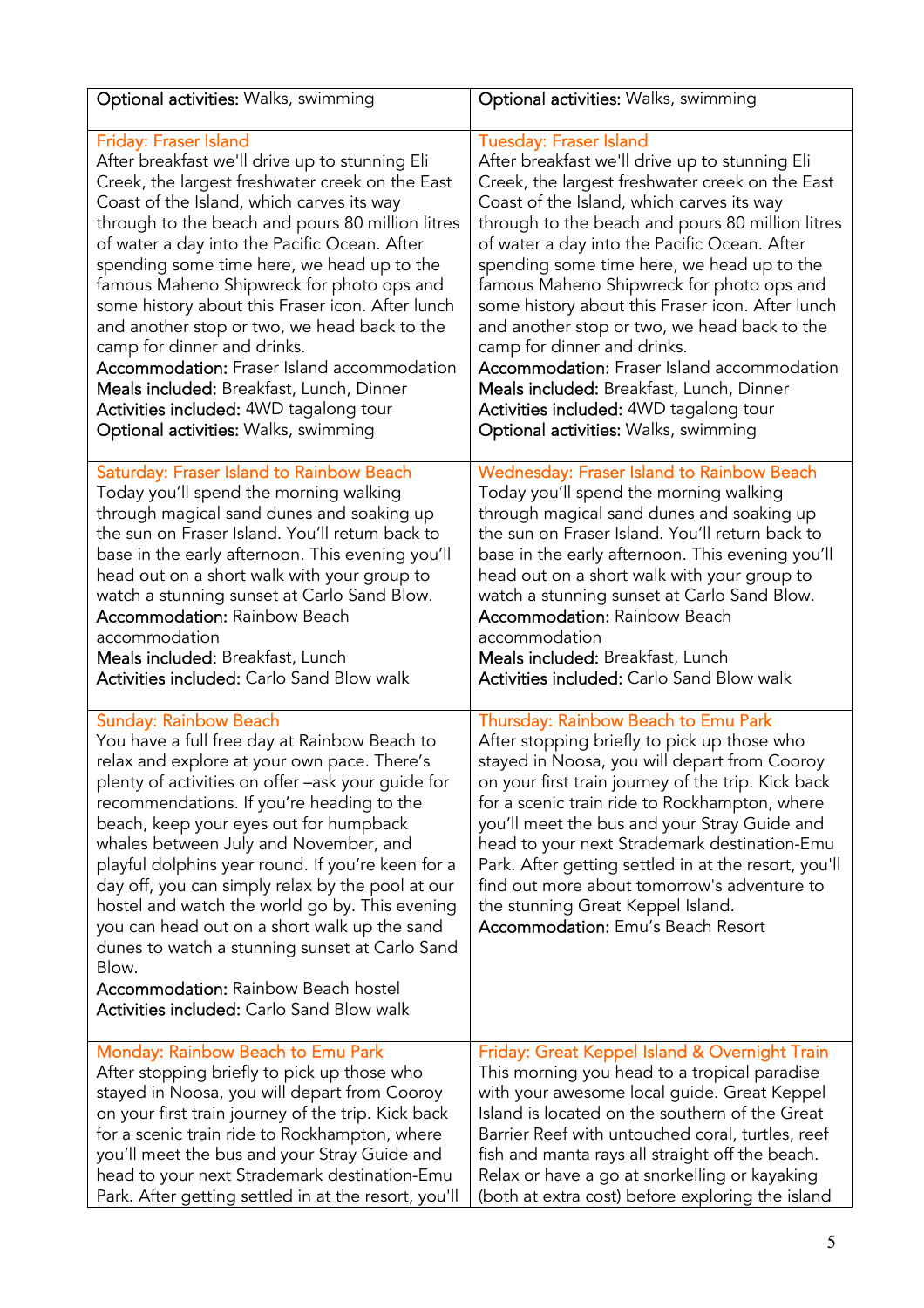| find out more about tomorrow's adventure to<br>the stunning Great Keppel Island.<br><b>Accommodation: Emu's Beach Resort</b>                                                                                                                                                                                                                                                                                                                                                                                                                                                                                                                                                                                                                                                                                                                                                                                                                                                             | in search of the perfect white sand beach.<br>Tonight, we'll return to the mainland and<br>gather together for dinner at Emu's Beach<br>Resort before we catch the overnight train to<br>Airlie Beach.<br><b>Accommodation: Overnight train</b><br>Meals included: Lunch, Dinner<br>Activities included: Great Keppel Island<br>Adventure<br>Optional activities: Snorkeling or kayaking                                                                                                                                                                                                                                                                                                                                                                                                                                                                                                                                                                                                                        |
|------------------------------------------------------------------------------------------------------------------------------------------------------------------------------------------------------------------------------------------------------------------------------------------------------------------------------------------------------------------------------------------------------------------------------------------------------------------------------------------------------------------------------------------------------------------------------------------------------------------------------------------------------------------------------------------------------------------------------------------------------------------------------------------------------------------------------------------------------------------------------------------------------------------------------------------------------------------------------------------|-----------------------------------------------------------------------------------------------------------------------------------------------------------------------------------------------------------------------------------------------------------------------------------------------------------------------------------------------------------------------------------------------------------------------------------------------------------------------------------------------------------------------------------------------------------------------------------------------------------------------------------------------------------------------------------------------------------------------------------------------------------------------------------------------------------------------------------------------------------------------------------------------------------------------------------------------------------------------------------------------------------------|
| Tuesday: Great Keppel Island & Overnight<br><b>Train</b><br>This morning you head to a tropical paradise<br>with your awesome local guide. Great Keppel<br>Island is located on the southern of the Great<br>Barrier Reef with untouched coral, turtles, reef<br>fish and manta rays all straight off the beach.<br>Relax or have a go at snorkelling or kayaking<br>(both at extra cost) before exploring the island<br>in search of the perfect white sand beach.<br>Tonight, we'll return to the mainland and<br>gather together for dinner at Emu's Beach<br>Resort before we catch the overnight train to<br>Airlie Beach.<br><b>Accommodation: Overnight train Meals</b><br>included: Lunch, Dinner<br>Activities included: Great Keppel Island<br>Adventure<br>Optional activities: Snorkeling or kayaking                                                                                                                                                                        | <b>Saturday: Airlie Beach</b><br>The train arrives into Prosperine early in the<br>morning. Your Airlie-based Stray Guide will<br>meet you off the train and accompany you on<br>the bus into Airlie Beach. They'll help you store<br>your bags, and then grab breakfast (extra cost)<br>and give you a brief orientation of the town to<br>help you get your bearings. You'll have the rest<br>of your day free in Airlie Beach to do as you<br>please. You can choose to join your guide for<br>an easy rainforest hike. See panoramic views of<br>the swirling Whitsundays from above and then<br>head down a secluded beach for a splash. Airlie<br>Beach is the gateway to the famous Whitsunday<br>Islands, another backpacker favourite, and<br>that's where you'll be heading tomorrow.<br>Accommodation: Airlie Beach accommodation<br>Activities included: Orientation walk, guided<br>hike in the rainforest<br>Optional activities: Skydiving, swim in the<br>lagoon, guided hike in the rainforest |
| <b>Wednesday: Airlie Beach</b><br>The train arrives into Prosperine early in the<br>morning. Your Airlie-based Stray Guide will<br>meet you off the train and accompany you on<br>the bus into Airlie Beach. They'll help you store<br>your bags, and then grab breakfast (extra cost)<br>and give you a brief orientation of the town to<br>help you get your bearings. You'll have the rest<br>of your day free in Airlie Beach to do as you<br>please. You can choose to join your guide for<br>an easy rainforest hike. See panoramic views of<br>the swirling Whitsundays from above and then<br>head down a secluded beach for a splash. Airlie<br>Beach is the gateway to the famous Whitsunday<br>Islands, another backpacker favourite, and<br>that's where you'll be heading tomorrow.<br><b>Accommodation:</b> Airlie Beach accommodation<br>Activities included: Orientation walk, guided<br>hike in the rainforest<br>Optional activities: Skydiving, swim in the<br>lagoon | Sunday: Airlie Beach to Whitsunday Island<br>There's no better day of the week for it -wake<br>up early and head down to the marina in time<br>for a 2-day, 1-night adventure through the<br>breathtaking Whitsunday Islands. These<br>picturesque islands are set in the Great Barrier<br>Reef and are home to some of the world's most<br>pristine beaches. Get ready for an epic sailing<br>adventure that includes the highlights of this<br>incredible area and spending the night at sea.<br><b>Accommodation: Overnight boat</b><br>Meals included: Lunch, Dinner<br>Activities included: Sailing, snorkeling                                                                                                                                                                                                                                                                                                                                                                                            |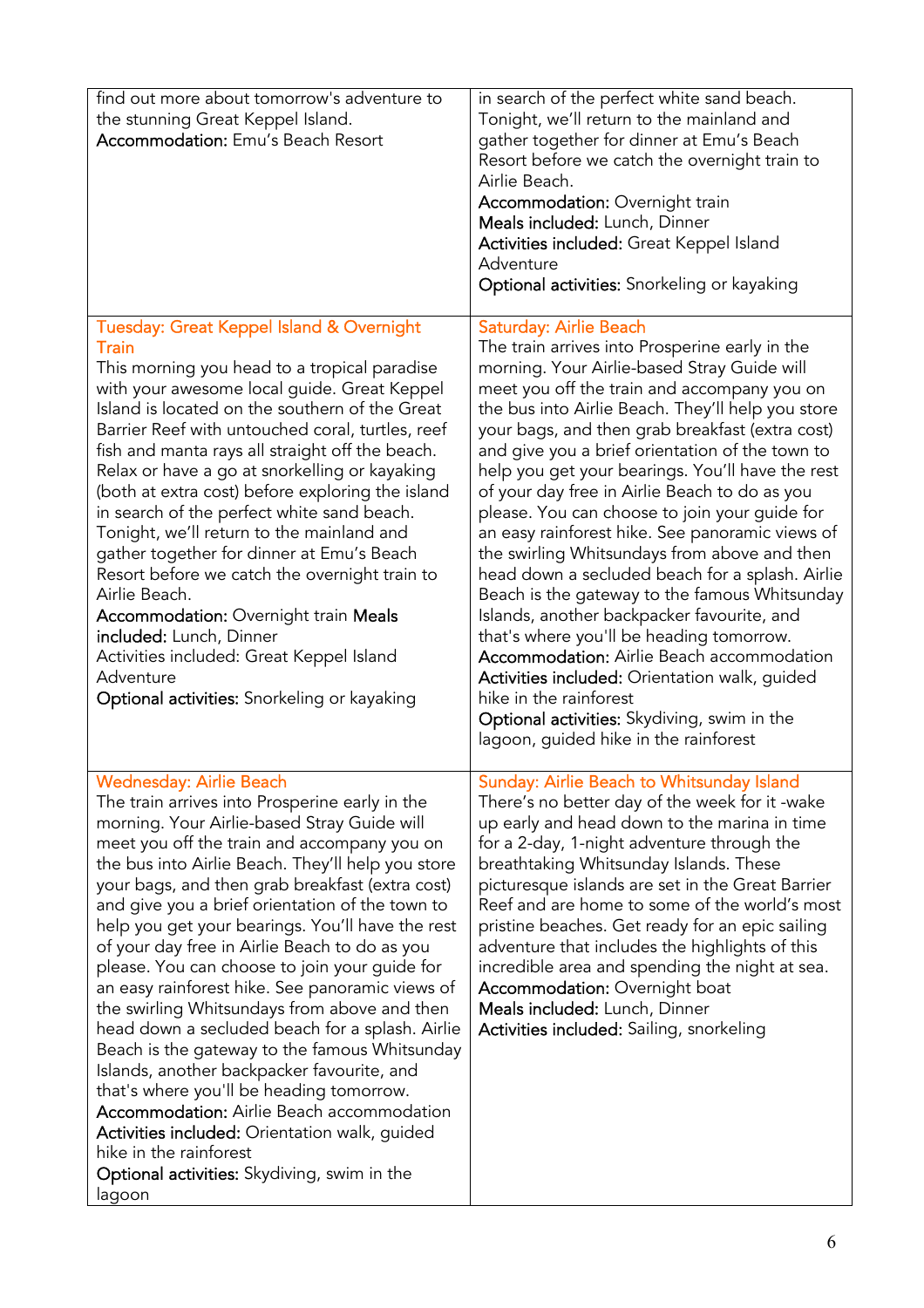| Thursday: Airlie Beach to Whitsunday Islands<br>Wake up early and head down to the marina in<br>time for a 2-day, 1-night adventure through the<br>breathtaking Whitsunday Islands. These<br>picturesque islands are set in the Great Barrier<br>Reef and are home to some of the world's most<br>pristine beaches. Get ready for an epic sailing<br>adventure that includes the highlights of this<br>incredible area and spending the night at sea.<br><b>Accommodation: Overnight boat</b><br>Meals included: Lunch, Dinner<br>Activities included: Sailing, snorkeling                                                                                                                                                                                                       | Monday: Whitsunday Islands to Airlie Beach<br>The exact order of activities will vary, but your<br>Whitsunday sailing tour includes a visit<br>to Whitehaven Beach, renowned for having<br>some of the softest sand in the world, and Hill<br>Inlet, where the shifting tides swirl the sand and<br>water together in a dazzling effect. You'll also<br>sail around the reef with various stops to get<br>out for a swim and snorkel, allowing plenty of<br>opportunities to see marine life along the way.<br>At the end of the second day of sailing, you'll<br>return to Airlie Beach to spend the night back<br>on shore.<br><b>Accommodation: Central Airlie Beach</b><br>accommodation<br>Meals included: Breakfast, Lunch<br>Activities included: Sailing, snorkelling                                                    |
|----------------------------------------------------------------------------------------------------------------------------------------------------------------------------------------------------------------------------------------------------------------------------------------------------------------------------------------------------------------------------------------------------------------------------------------------------------------------------------------------------------------------------------------------------------------------------------------------------------------------------------------------------------------------------------------------------------------------------------------------------------------------------------|----------------------------------------------------------------------------------------------------------------------------------------------------------------------------------------------------------------------------------------------------------------------------------------------------------------------------------------------------------------------------------------------------------------------------------------------------------------------------------------------------------------------------------------------------------------------------------------------------------------------------------------------------------------------------------------------------------------------------------------------------------------------------------------------------------------------------------|
| Friday: Whitsunday Islands to Airlie Beach<br>The exact order of activities will vary, but your<br>Whitsunday sailing tour includes a visit to<br>Whitehaven Beach, renowned for having some<br>of the softest sand in the world, and Hill Inlet,<br>where the shifting tides swirl the sand and<br>water together in a dazzling effect. You'll also<br>sail around the reef with various stops to get<br>out for a swim and snorkel, allowing plenty of<br>opportunities to see marine life along the way.<br>At the end of the second day of sailing, you'll<br>return to Airlie Beach to spend the night back<br>on shore.<br><b>Accommodation: Central Airlie Beach</b><br>accommodation<br>Meals included: Breakfast, Lunch<br>Activities included: Sailing, snorkeling     | <b>Tuesday: Airlie Beach</b><br>You'll have another free day in Airlie Beach to<br>relax and explore at your leisure. Your Airlie<br>Guide will have lots of ideas of what you can<br>do. If you can't get enough of the big blue, why<br>not get some karma points and volunteer your<br>time with Eco Barge Clean Seas - a non-profit<br>organisation that often takes volunteers out on<br>a barge to the bays and beaches of the<br>Whitsunday region. You'll help to collect<br>rubbish washed up onto these beaches (of<br>course with a side of sightseeing!). If the barge<br>isn't going out, you may be able to help with<br>valuable sorting of the debris.<br><b>Accommodation: Central Airlie Beach</b><br>accommodation<br><b>Optional activities: Volunteer with Eco Barge</b><br>Clean Seas, swim in the lagoon. |
| Saturday: Airlie Beach<br>You'll have another free day in Airlie Beach to<br>relax and explore at your leisure. Your Airlie<br>Guide will have lots of ideas of what you can<br>do. If you can't get enough of the big blue, why<br>not get some karma points and volunteer your<br>time with Eco Barge Clean Seas - a non-profit<br>organisation that often takes volunteers out on<br>a barge to the bays and beaches of the<br>Whitsunday region. You'll help to collect<br>rubbish washed up onto these beaches (of<br>course with a side of sightseeing!). If the barge<br>isn't going out, you may be able to help with<br>valuable sorting of the debris.<br><b>Accommodation: Central Airlie Beach</b><br>accommodation<br>Optional activities: Volunteer with Eco Barge | Wednesday: Airlie Beach to Magnetic Island<br>You'll be up with the parakeets this morning<br>with a medley of transport to catch today.<br>Travelling by bus, train and ferry (oh my!) we<br>arrive at our destination of Magnetic Island in<br>the late morning. Nearly 50% of 'Maggie Island'<br>is national parkland, and it's chock-full of<br>amazing beaches and abundant wildlife. Your<br>legendary local guide will fill you on the<br>activities you can do around the island over the<br>next couple of days.<br><b>Accommodation: Magnetic Island</b><br>accommodation<br>Meals included: Dinner                                                                                                                                                                                                                    |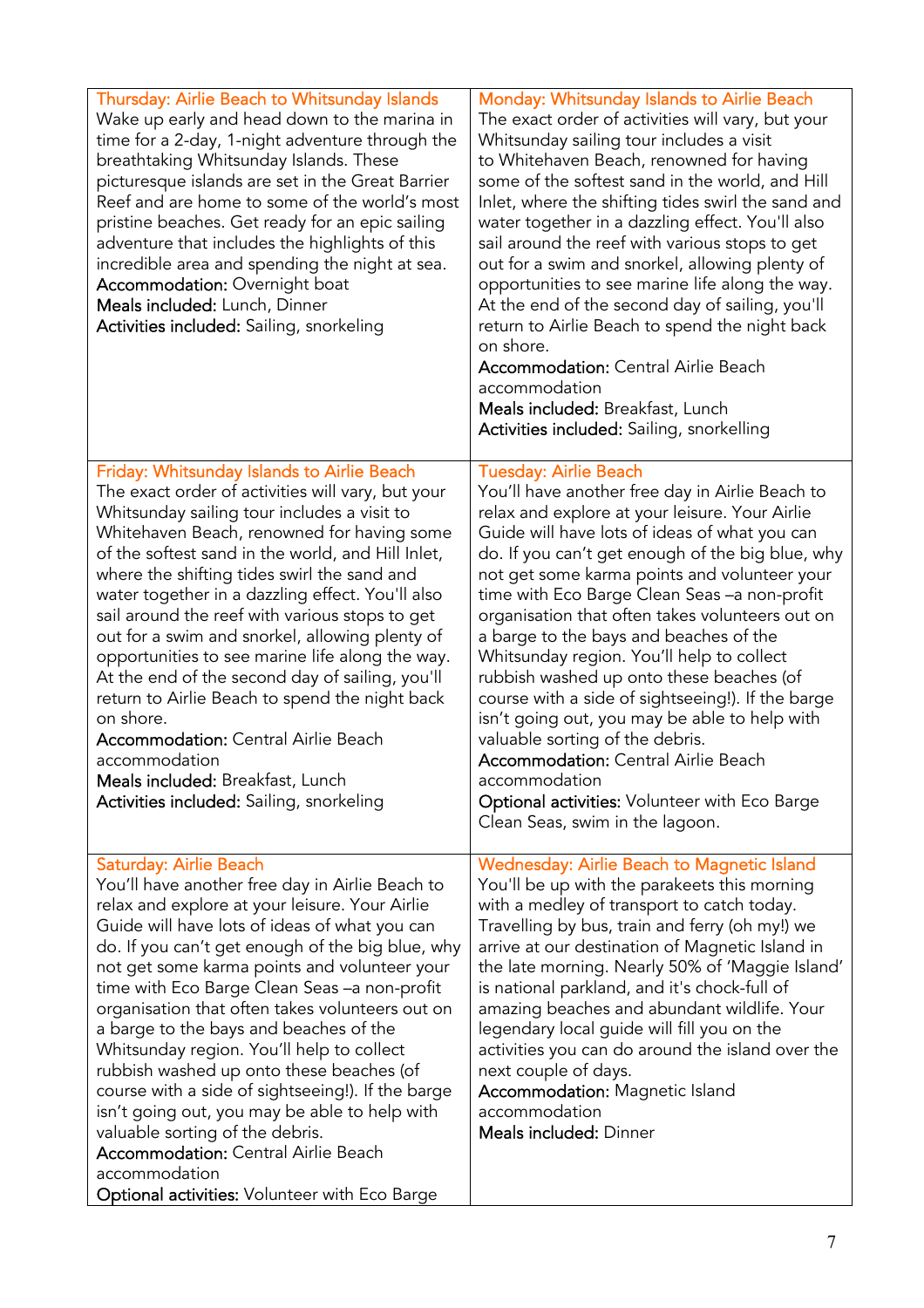| Clean Seas, swim in the lagoon                                                                                                                                                                                                                                                                                                                                                                                                                                                                                                                                                                                                                                       |                                                                                                                                                                                                                                                                                                                                                                                                                                                                                                                                                                                                                                                                               |
|----------------------------------------------------------------------------------------------------------------------------------------------------------------------------------------------------------------------------------------------------------------------------------------------------------------------------------------------------------------------------------------------------------------------------------------------------------------------------------------------------------------------------------------------------------------------------------------------------------------------------------------------------------------------|-------------------------------------------------------------------------------------------------------------------------------------------------------------------------------------------------------------------------------------------------------------------------------------------------------------------------------------------------------------------------------------------------------------------------------------------------------------------------------------------------------------------------------------------------------------------------------------------------------------------------------------------------------------------------------|
| Sunday: Airlie Beach to Magnetic Island<br>You'll be up with the parakeets this morning<br>with a medley of transport to catch today.<br>Travelling by bus, train and ferry (oh my!) we<br>arrive at our destination of Magnetic Island in<br>the late morning. Nearly 50% of 'Maggie Island'<br>is national parkland, and it's chock-full of<br>amazing beaches and abundant wildlife. Your<br>legendary local guide will fill you on the<br>activities you can do around the island over the<br>next couple of days.<br><b>Accommodation: Magnetic Island</b><br>accommodation<br>Meals included: Dinner                                                           | <b>Thursday: Magnetic Island</b><br>Join your guide today for a scenic walk. You<br>might head off the beaten track to beautiful<br>Radical Bay beach for an ocean dip and<br>amazing photo opportunities. Alternatively,<br>your guide will take you up to the historic Forts<br>Complex, where you'll see incredible views<br>over the island and ocean beyond. Whichever<br>way you go, don't forget to look up, as Maggie<br>Island is one of the best places to see koalas in<br>the wild!<br><b>Accommodation: Magnetic Island</b><br>accommodation<br>Activities included: Forts Walk Complex or<br>Radical Walking Tour<br>Optional activities: Snorkel, rent a kayak |
| Monday: Magnetic Island<br>Join your guide today for a scenic walk. You<br>might head off the beaten track to beautiful<br>Radical Bay beach for an ocean dip and<br>amazing photo opportunities. Alternatively,<br>your guide will take you up to the historic Forts<br>Complex, where you'll see incredible views<br>over the island and ocean beyond. Whichever<br>way you go, don't forget to look up, as Maggie<br>Island is one of the best places to see koalas in<br>the wild!<br><b>Accommodation: Magnetic Island</b><br>accommodation<br>Activities included: Forts Walk Complex or<br>Radical Walking Tour<br>Optional activities: Snorkel, rent a kayak | Friday: Magnetic Island<br>Today you can explore at your own pace -find a<br>secluded bay to park up with a picnic, rent a<br>snorkel and tackle one of the marked trails, or<br>get out on the water and take a kayak or sailing<br>trip around the island. With so many awesome<br>activities on offer, the hardest part of your day<br>will be choosing which one to do!<br><b>Accommodation: Magnetic Island</b><br>accommodation<br><b>Activities included: Forts Walk Complex</b><br>Optional activities: Snorkel, rent a kayak, hire a<br>4WD and explore                                                                                                              |
| <b>Tuesday: Magnetic Island to Cairns</b><br>We catch the ferry back to the mainland in the<br>morning, and travel by train to tropical Cairns.<br>We'll arrive in the afternoon just in time to<br>check out the bustling Cairns Night Markets<br>where we can grab a delicious bite, a cold beer<br>and hunt for a bargain.<br><b>Accommodation:</b> Cairns Central YHA or similar                                                                                                                                                                                                                                                                                 | <b>Saturday: Magnetic Island to Cairns</b><br>We catch the ferry back to the mainland in the<br>morning, and travel by train to tropical Cairns.<br>We'll arrive in the afternoon just in time to<br>check out the bustling Cairns Night Markets<br>where we can grab a delicious bite, a cold beer<br>and hunt for a bargain.<br><b>Accommodation:</b> Cairns Central YHA or similar                                                                                                                                                                                                                                                                                         |
| <b>Wednesday: Atherton Tablelands Rainforest</b><br><b>Experience (Day Trip)</b><br>Today you'll be heading out on a fun filled day<br>tour of the stunning Atherton Tablelands. We'll<br>walk through a lush rainforest, visit the oldest<br>living history museum and swim in pristine<br>mountain water. Then, we'll visit the Josephine<br>Falls, an amazing three stage waterfall followed<br>by some delicious morning tea at the Tea                                                                                                                                                                                                                          | <b>Sunday: Atherton Tablelands to Rainforest</b><br><b>Experience (Day Trip)</b><br>Today you'll be heading out on a fun filled day<br>tour of the stunning Atherton Tablelands. We'll<br>walk through a lush rainforest, visit the oldest<br>living history museum and swim in pristine<br>mountain water. Then, we'll visit the Josephine<br>Falls, an amazing three stage waterfall followed<br>by some delicious morning tea at the Tea                                                                                                                                                                                                                                   |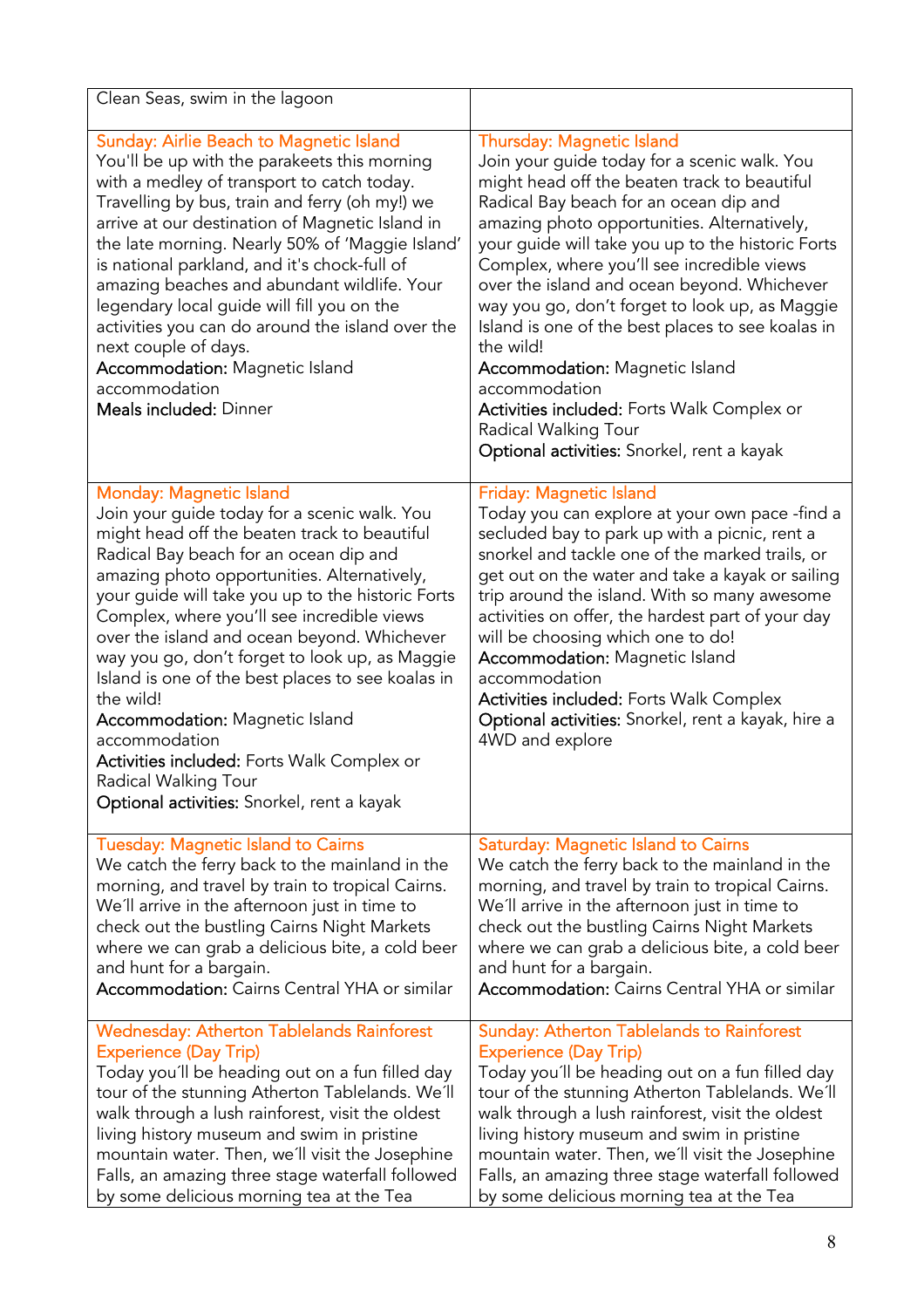| House. We'll head to Milla Milla Falls and then | House. We'll head to Milla Milla Falls and then |
|-------------------------------------------------|-------------------------------------------------|
| check out Lake Eacham, a volcanic crater lake   | check out Lake Eacham, a volcanic crater lake   |
| over 60 metres deep where you can take          | over 60 metres deep where you can take          |
| another refreshing swim before we make our      | another refreshing swim before we make our      |
| way back to Cairns in the early evening. Make   | way back to Cairns in the early evening. Make   |
| the most of Cairns' epic nightlife by checking  | the most of Cairns' epic nightlife by checking  |
| out the local pubs, grabbing a few drinks and   | out the local pubs, grabbing a few drinks and   |
| dancing the night away!                         | dancing the night away!                         |
| <b>Accommodation: Cairns Central YHA</b>        | <b>Accommodation: Cairns Central YHA</b>        |
| Meals included: Morning Tea, Lunch              | Meals included: Morning Tea, Lunch              |
| Activities included: Guided day tour of         | Activities included: Guided day tour of         |
| <b>Atherton Tablelands</b>                      | <b>Atherton Tablelands</b>                      |
| <b>Optional activities:</b> Swimming            | <b>Optional activities:</b> Swimming            |

### What´s included:

24 nights' Accommodation:

- 20 nights shared 4-10 bed dorm accommodation
- 1 overnight train
- 1 overnight boat cruise
- 2 nights camping (Fraser Island)

Meals: (6 Breakfasts, 9 Lunches, 8 Dinners)

Transport: Private Bus, Ferry, Train, local bus transfers

Guide:

- Sydney -Rainbow Beach: Stray Driver Guide on bus sectors
- Rainbow Beach -Cairns: Self-guided train sectors with in-location guides to greet you when you arrive

#### Activities:

- Blue Mountains Day Trip
- Wine tasting Hunter Valley
- River tubing/farm visit, Barrington Tops National Park
- Surf lesson, Spot X Surf Camp
- Koala hospital visit, Port Macquarie
- Kangaroo spotting, Emerald Beach
- Canoeing experience, River Retreat
- Angourie Blue Pools, Yamba
- Byron Bay orientation drive
- Carlo Sand Blow Walk, Rainbow Beach
- 3 Day / 2 Night Fraser Island
- Great Keppel Island Adventure at Emu Park
- Airlie Orientation and Guided Rainforest Walk
- 2 Day / 1 Night Whitsunday Sailing Adventure
- Forts Complex and/or Radical Walking Tour at Magnetic Island
- Atherton Tablelands Rainforest Experience

#### What is NOT included:

- Most meals
- Additional accommodation in places where you hop-off to extend your stay
- \$20cash insurance to be paid to Fraser Island company+\$10 for sleeping bag/linen hire on Fraser Island